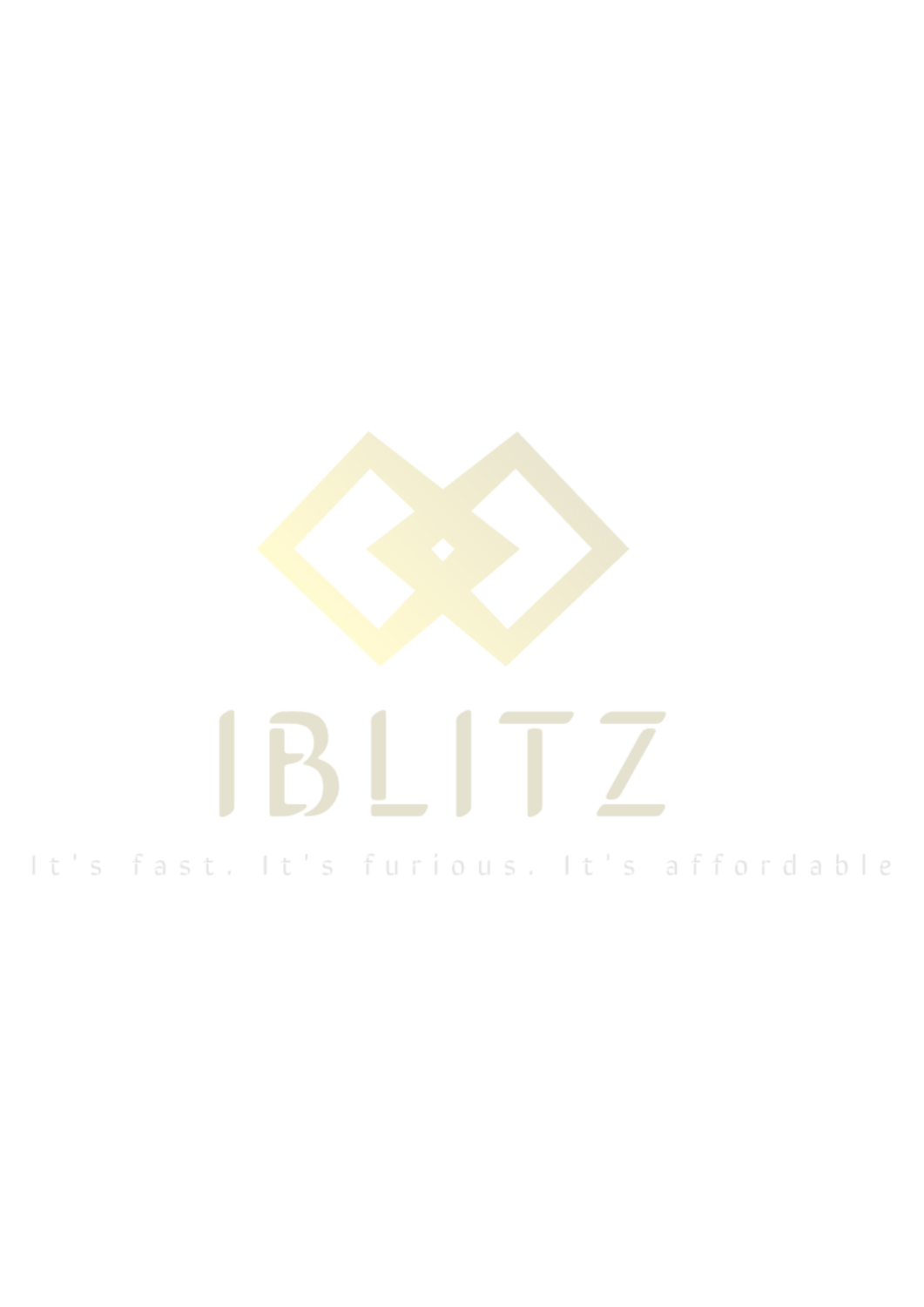### **GENERAL**

It's fast.

- 1. This is an agreement between you and IBLITZ regarding your use of IBLITZ's services. All such usage shall be subject to the terms and conditions contained in this agreement and the policies set out below as read with the product specific terms and conditions applicable to the relevant service(collectively, "the / this Agreement")
- 2. This Agreement applies to all accounts, sub-accounts, and alternative account names associated with your principal account. The Account Holder is responsible for the use of each account, whether used under any name or by any person, and for ensuring full compliance with this Agreement by all users of that account.
- 3. In circumstances of the Consumer Protection Act, 2008 ("the CPA") being applicable to this Agreement, the provisions of the CPA shall prevail in the event of a conflict between any provision of this Agreement and the provisions of the CPA

### **1. DEFINITIONS AND INTERPRETATION**

In the Agreement the following words and phrases will have the corresponding meaning, unless the context otherwise requires:

- 1. **Agreement**: as between you and IBLITZ, these General & Service Terms read together with any terms as stated in the Application and any Service Order.
- 2. **Authority and Mandate**: the authorisation you give to IBLITZ to debit your account monthly, on the selected date, which does not constitute the granting of credit or amount to a credit agreement;
- 3. **Application**: the online application form accessed on the IBLITZ Portal where you fill-in the required information to order your Product; which when accepted by IBLITZ becomes a binding Service Order.
- 4. **Billing Start Date**: The Billing Start Date for a Service will be from when the Wireless provider hands over Wireless services and your internet is active.
- 5. **Business Day**: every day excluding Saturdays, Sundays and public holidays in RSA.
- 6. **Charges:** the following charges and any other charges or fees payable by you to IBLITZ in respect of a Service, as set out or referred to in a Service Order and revised from time to time.
	- 1. Call Charges: the charges for packet switched telecommunications services;
	- 2. Once-Off Charges include but are not limited to installation, connection and/or activation charges and are non-recurring charges for the setup of a Service (including installation of any Service Equipment);
	- 3. Monthly Fee: monthly recurring charges for a Service.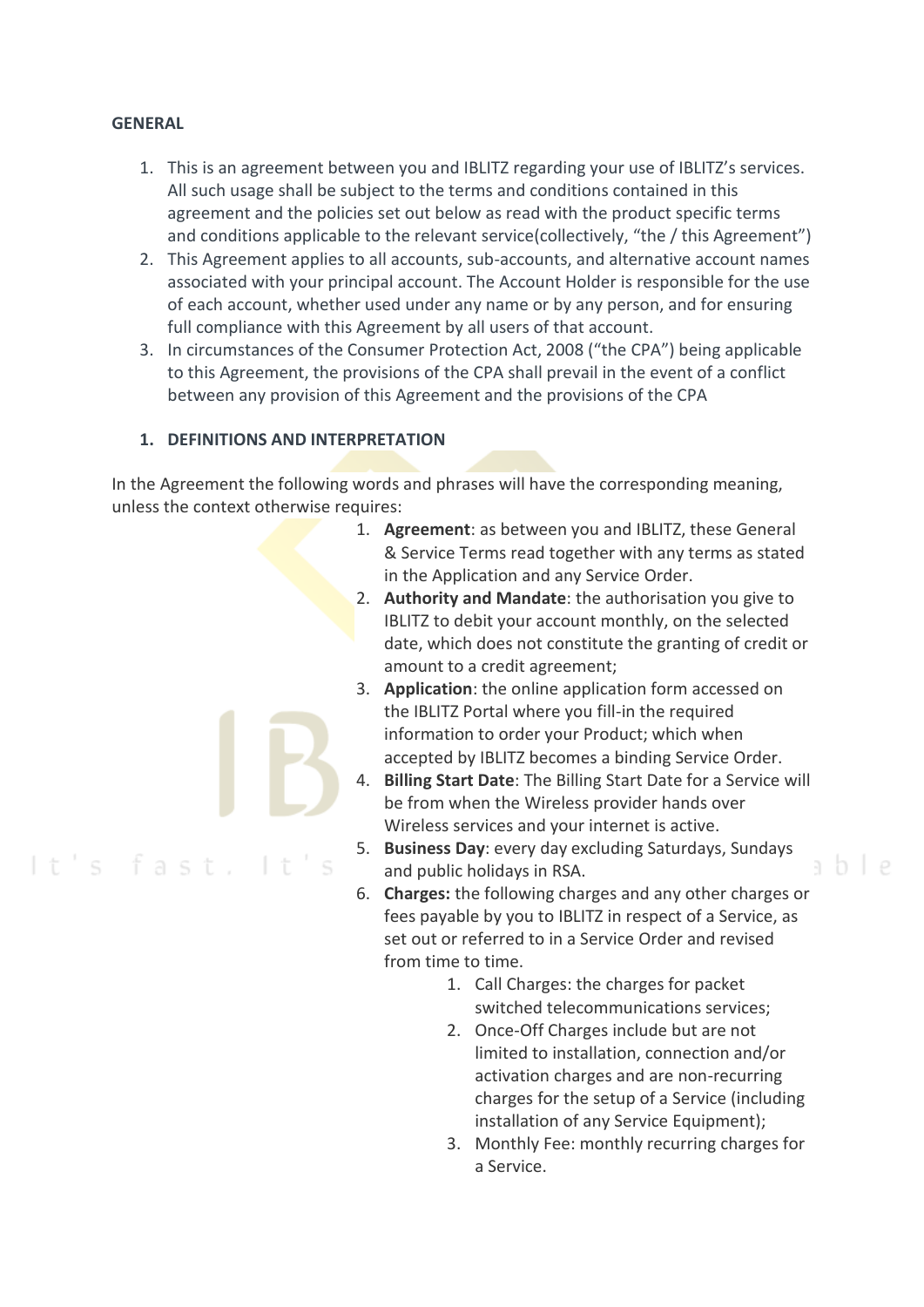- 7. **Contended**: multiple users sharing the same network capacity. Contention ratios are based on the individual design of the Wireless access network over which the IBLITZ service is delivered.
- 8. **Customer Data**: technical data (for example the date, time and duration of voice or data transmissions) that is necessary for the establishment, billing or maintenance of the transmission.

Regulated Customer Data is that Customer Data of which the use, processing or transfer is regulated by law or regulation as personal data.

- 1. **Customer Site or Site:** a physical location at which a Service is provided.
- 2. **Domicile:** the physical address you provide in terms of a proof of address, alternatively per your application form or Authority and Mandate, where you will receive any legal notice.
- 3. **Effective Date:** in relation to a Service, the date upon which IBLITZ accepts your correctly completed Application, together with any required documentation, which upon acceptance becomes a Service Order and you receive an e-mail to this effect.
- 4. **Emergency Works**: works that are necessary at the time to put an end to, or prevent, the arising of imminent or existing circumstances likely to cause: (i) danger to persons or property; (ii) the interruption of any service provided by the Network or the network generated by a third party; (iii) substantial loss to IBLITZ or any third party; and such other works in those circumstances necessary to execute Emergency Works.
- 5. **Force Majeure Event**: any cause beyond a Party's reasonable control affecting the performance of its obligations, including, but not limited to, fire, flood, explosion, accident, war, acts of terrorism, power outages, strike, industrial disputes, embargo, governmental requirement, civil or military authority, Act of God, changes to laws or regulations, inability to secure materials or services, and acts or omissions of other providers of telecommunications services.

ahle

6. **IBLITZ Portal:** at www.iblitz.co.za, where you check the availability of the Provider service in your particular location before ordering any Product. IBLITZ can make no warranty as to the accuracy of this resource provided by the Provider.

2.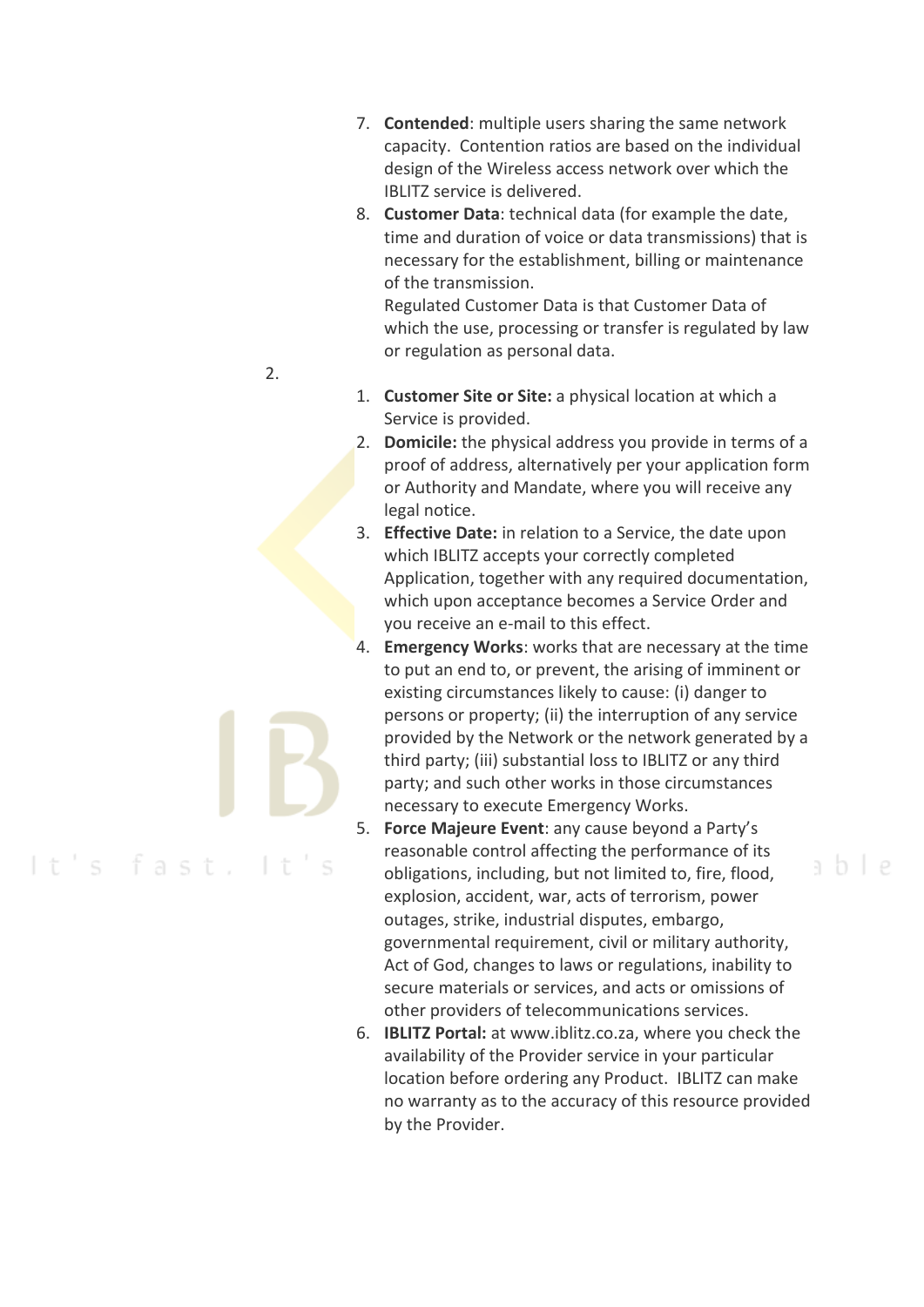- 7. **Network:** the points of presence, network hubs and host computers owned, operated or used by IBLITZ in connection with the provision of a Service.
- 8. **Party:** IBLITZ or you (per the context), and Parties means both you and IBLITZ.
- 9. **Product:** any product offered by IBLITZ for Services, whether standalone or bundled with a value add-on product;
- 10. **Provider:** IBLITZ's partner last-mile Wireless provider either operating in your area or who you select in your Application. All hardware provided by any Provider will remain the property of the Provider into perpetuity.
- 11. **Service:** the specific service(s) provided by IBLITZ to you and as may be further described in the relevant Service Order.
- 12. **Service Order:** an Application and your order for a specific Service to be provided to you by IBLITZ, as read with clause 1.11.
- 13. **Service Equipment:** the hardware, software, systems, cabling and facilities provided by IBLITZ at your Site in order to make the Service available to you. IBLITZ remains the owner of Service Equipment. Service Equipment does not include the Network or any hardware or software that is the subject of a separate supply contract between you and the Provider.
- 14. **Uncapped**: meaning as set out in the ISPA guideline on broadband terminology published at http://ispa.org.za/code-of-conduct/terminologyguidelines/.
- 15. **Unshaped:** IBLITZ does not prioritise or differentiate between different classes of traffic or protocols.
- 16. **you / your** refers to you, our valued customer, whose details are as supplied to us in your Service Order.

- 17. **Interpretation:** Unless the context otherwise requires, a **b b e** reference to:
	- 1. Singular may refer to plural, and vice versa, as the case may be;
	- 2. A person includes a reference to a natural or juristic person, as the case may be, including a reference to that person's legal representatives, successors and permitted assigns;
- 18. **A document** is a reference to that document as supplemented or varied from time to time.
- 19. To the extent that goods or services provided in terms of the Agreement are governed by the Consumer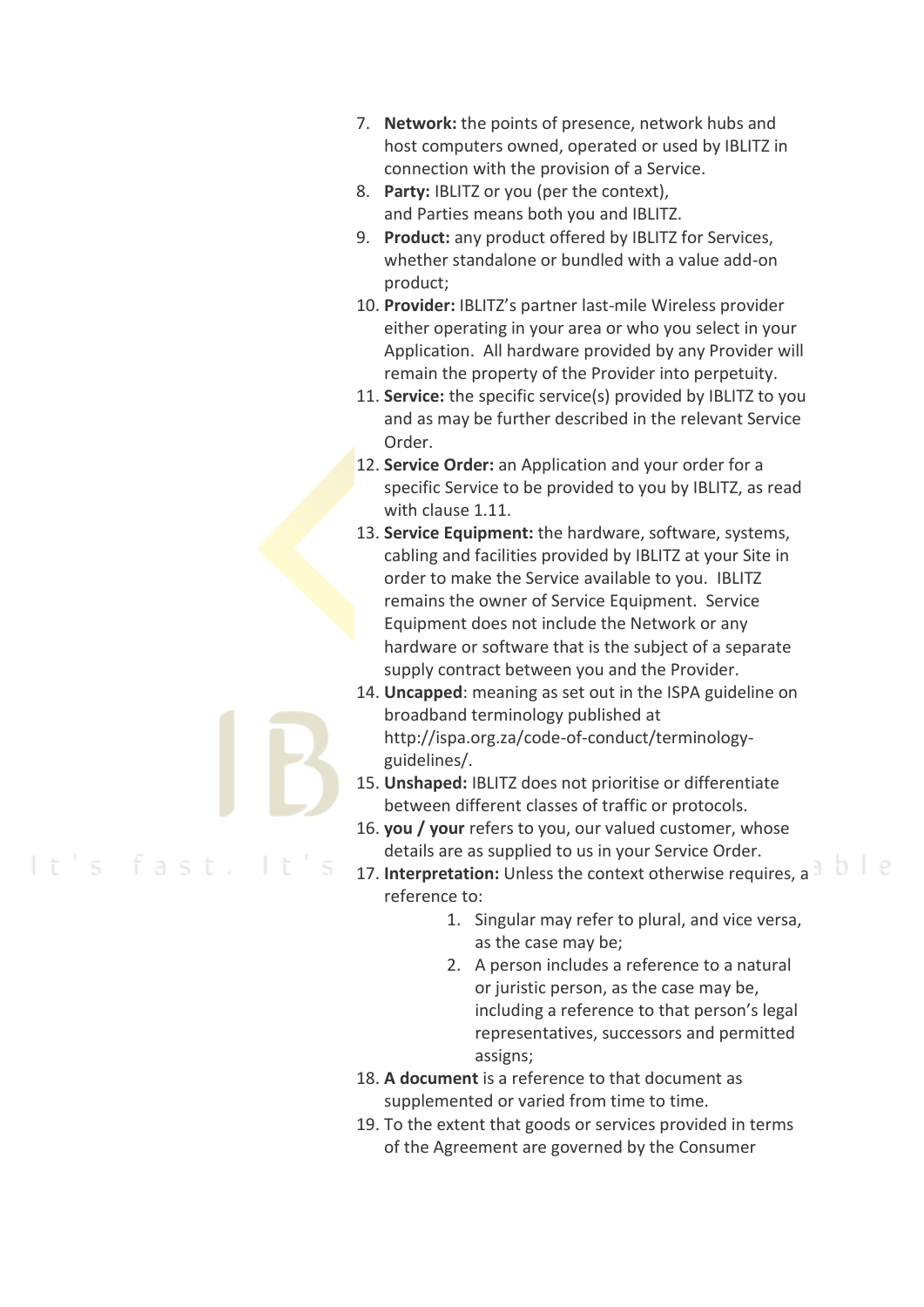Protection Act, then the provision of same is qualified to comply therewith.

- 20. **Calendar Month:** means the period beginning on and including the first of each calendar month and ending on and including the last day of such calendar month.
- 21. **Month to Month:** The agreement will automatically renew on a monthly basis and such agreement may then be cancelled by providing Home-Connect with a Cancellation Request via the customer portal with a calendar month notice prior to the date of the service you wish to cancel.
- 22. **Proof of Address** (Domicile) the physical address you provide in terms of a proof of address, not older than three (3) months and must be in the form of a lease agreement/rental contract/utility bill or proof of purchase, where you will receive any legal notice.
- 23. **Proof of ID:** Acceptable proof of Identification is SA Green ID Book, SA ID Card or a Passport. Refugee document, Driver's License and Asylum Seeker Documentation is not acceptable.
- **24. Wi-Fi** is a wireless networking technology that allows computers and other devices to communicate over a wireless signal and Wi-Fi uses radio frequencies which has limitations when there are electrical and physical interferences.

### **2. Service Activation**

It's fast

- 1. Once you have submitted your Service Order to IBLITZ, IBLITZ may carry out any appropriate verification checks on you, to which you hereby consent. Once IBLITZ is satisfied with your credit record and accepts your Service Order, it becomes binding on you.
- 2. Any Wireless line order by completing our application form and then cancelled after acceptance by IBLITZ will be invoiced to you.

### **3. Registering on the IBLITZ**

1. Go to the IBLITZ website and register by entering your personal details, then one of our sales representative will confirm for coverage in your area. Should Wireless coverage be available, you may then complete an Application for Service by entering your details and selecting the Provider and your selected Product

ahle

2. When you complete the Authority and Mandate, you accept the terms of the Service Order.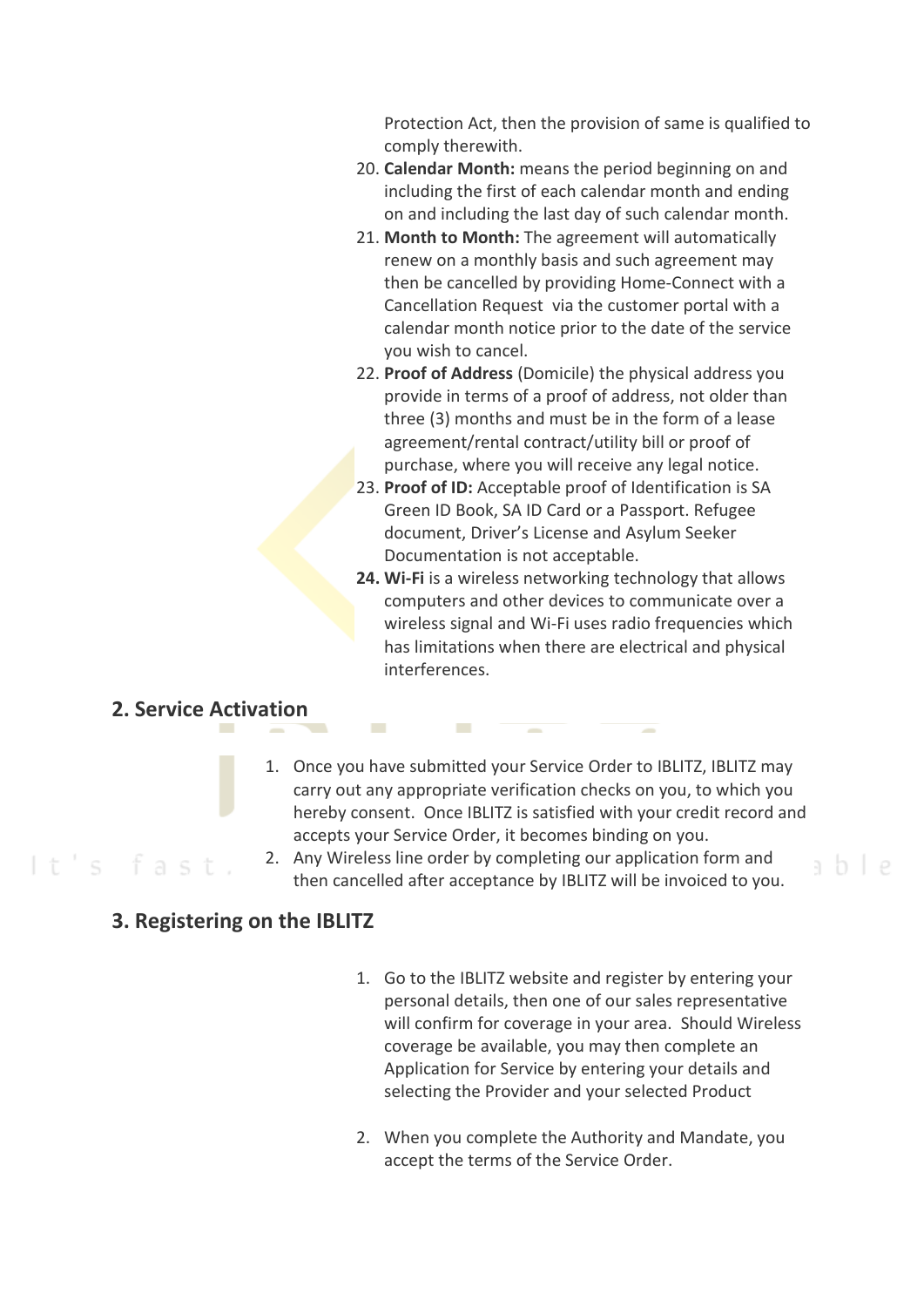- 3. By law, you are required to upload your proof of residence as well as a copy of your ID.
- 4. The Application will go to IBLITZ's service team, who will review your completed Application. Once accepted by IBLITZ, the Agreement is complete, and you will thereafter receive an e-mail containing your copy of the Service Order and Debit Order Authority Mandate.
- 5. IBLITZ's service team will inform you of the progress of your Service Order.
	- 1. When applying to move services, transfer service, upgrade services, downgrade services, package changes or termination of services, applicable charges will apply as determined by the applicable Wireless Provider and Home-Connect respectively.

### **4. Wireless Packages Products**

### **1. Bronze Package :**

- 1. You pay the cost of the Wireless installation, a once off Activation fee, pro-rata of your first month plus one full month's subscription.
- 2. IBLITZ will provide you with a "free to use" dual-band wireless router which remains the property of IBLITZ into perpetuity.
- 3. You may terminate the Service Order at any time by giving IBLITZ 1 FULL calendar months' notice (not 30 days). All cancellations must be processed via email: accounts@iblitz.co.za online portal using your login credentials: [https://iblitz.co.za.](https://portal.home-connect.co.za/) Our Operations team will process your request and will email you confirmation of the cancellation acceptance.
- 4. This Product is charged in advance, with no credit check,  $\Box$ and does not amount to an incidental or any kind of credit agreement.
- 5. Upon termination, you are required to return the wireless router to IBLITZ, and all other equipment install failing which, IBLITZ will invoice you for its value at the time the termination becomes effective due as stated on the invoice.

### **2. Silver Package:**

It's fast.

1. Should you not have the Wireless installed, you will be charged a once off Wireless installation fee. This once off fee differs per provider.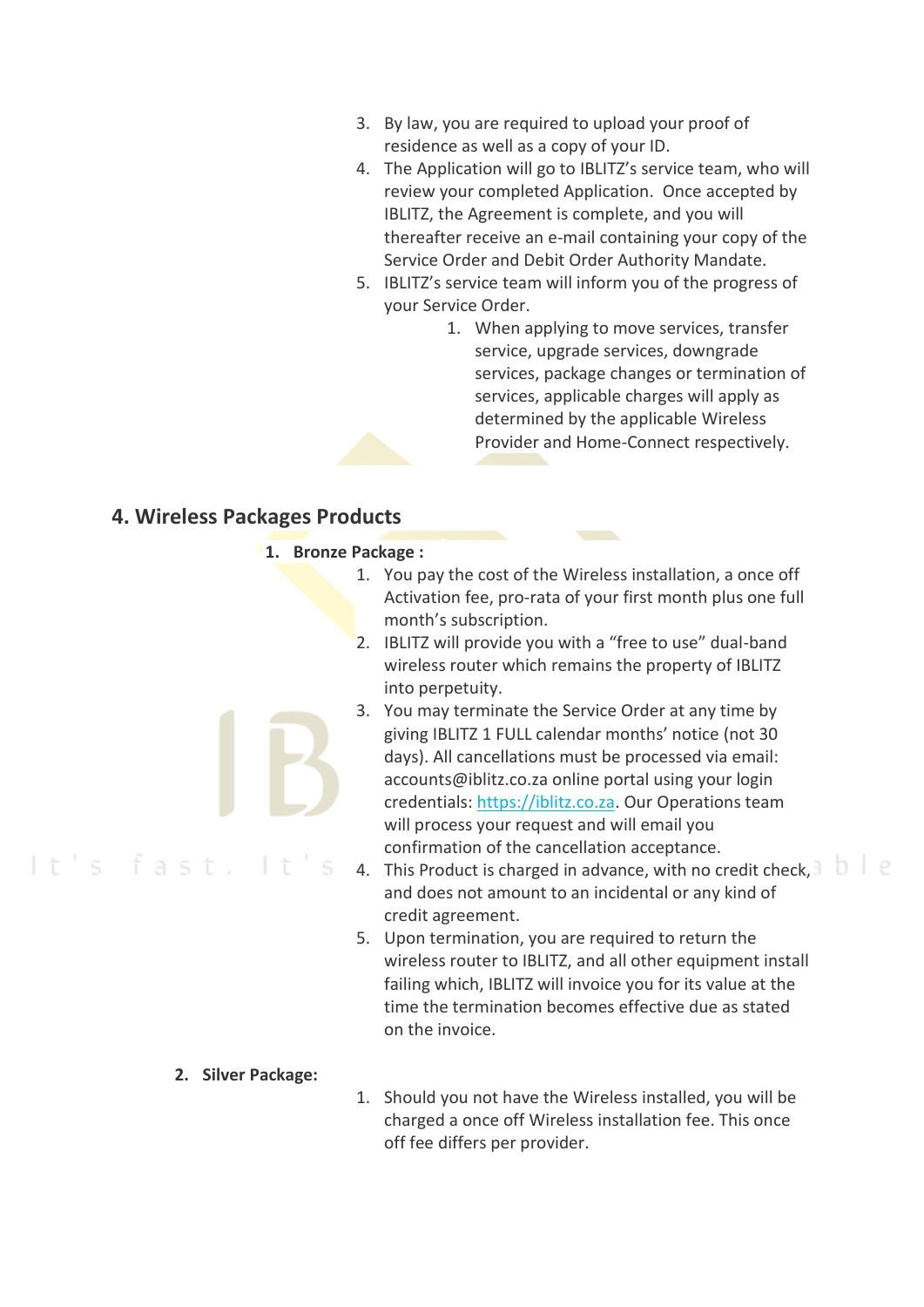- 2. If you already have Wireless installed, then you will only pay for pro-rata of your first month plus one full month's subscription
- 3. IBLITZ will cover any activation fee(s) for existing Wireless installations and will provide you with a free to use wireless router which wireless router remains the property of IBLITZ into perpetuity.
- 4. You may terminate the Service Order at any time by giving IBLITZ 1 FULL calendar month's notice (not 30 days). All cancellations must be processed via the IBLITZ online portal using your login credentials: [https://iblitz.co.za.](https://portal.home-connect.co.za/) Our Operations team will process your request and will email you confirmation of the cancellation acceptance.
- 5. If the Service is cancelled within the 12 month of activation then you will be liable for any activation and or installation fee(s) and will be invoiced for same, due as stated on the invoice.
- 6. This Product is charged in advance, with no credit check, and does not amount to an incidental or any kind of credit agreement.
- 7. Upon termination, you are required to return the wireless router to IBLITZ, failing which, IBLITZ will invoice you for its value at the time the termination becomes effective, due as stated on the invoice.

### **3. Gold Package:**



- 1. This includes the cost of Wireless installation, any activation fee(s) and a free to use dual band wireless router (which wireless router remains the property of IBLITZ into perpetuity).
- 2. This Product is charged in advance, with no credit check, and does not amount to an incidental or any kind of credit agreement. able
- 3. Should you terminate prior to the expiration of 24 months, you will be liable to pay IBLITZ a settlement amount. This amount depends on the Provider (Wireless installation, any activation fee(s). IBLITZ will notify you of the settlement amount at the time you wish to terminate. All cancellations must be processed via the IBLITZ online portal using your login credentials: [https://iblitz.co.za](https://portal.home-connect.co.za/)
- 4. This Product is charged in advance, with no credit check, and does not amount to an incidental or any kind of credit agreement. Upon termination, you are required to return the wireless router to IBLITZ, failing which, IBLITZ will invoice you for its value at the time the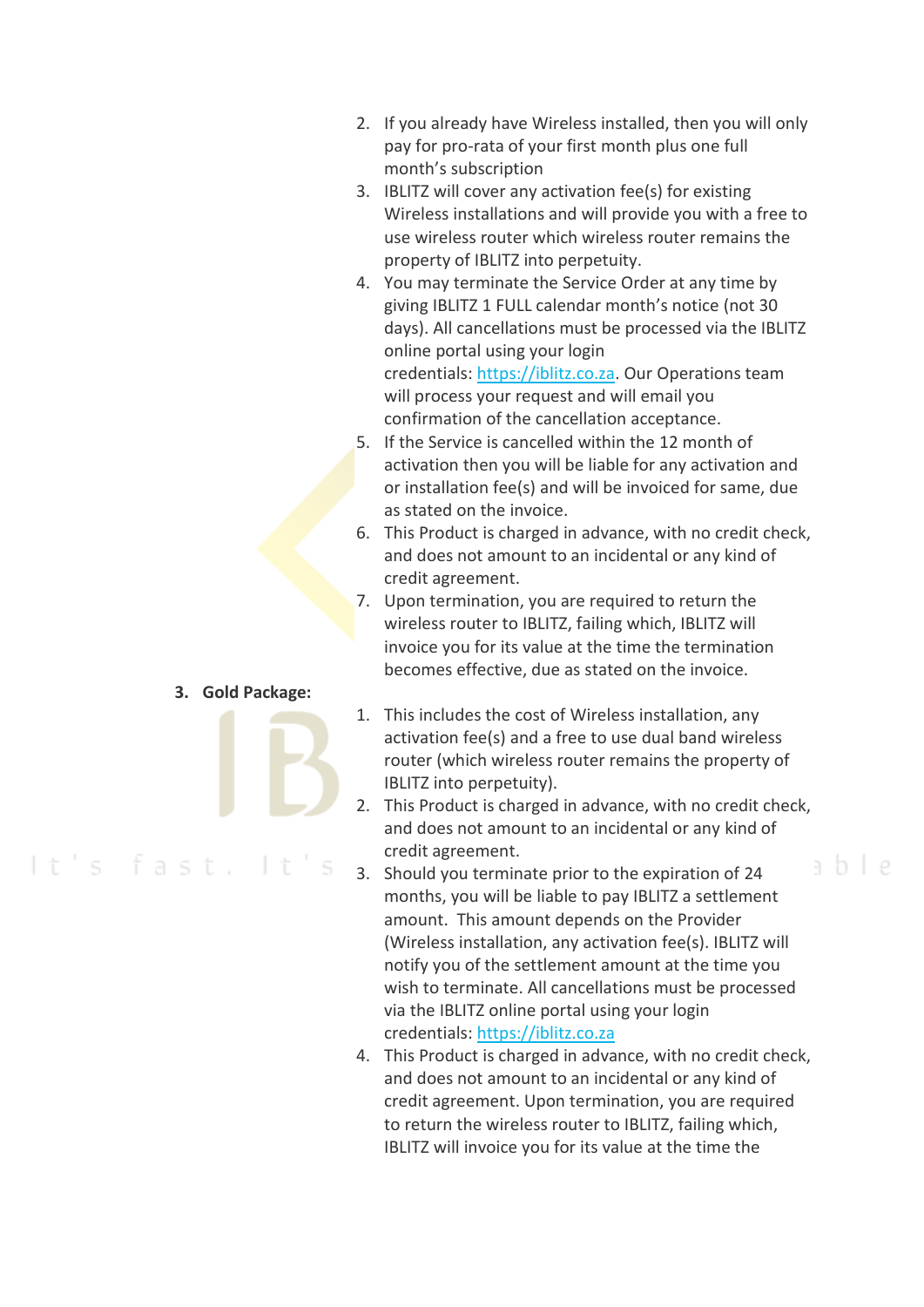termination becomes effective due as stated on the invoice.

### **4. Diamond Package:**

- 1. This includes the cost of Wireless installation, any activation fee(s) and a free to use dual band wireless router (which wireless router remains the property of IBLITZ into perpetuity). This offer is subject to 1 (one) address per application and does not include the cost of any Wireless installation for change of addresses, in case which applicable fees will be charged.
- 2. This Product is charged in advance, with no credit check, and does not amount to an incidental or any kind of credit agreement.
- 3. Should you terminate prior to the expiration of 24 months, you will be liable to pay IBLITZ a settlement amount (Pro-rated). This amount depends on the Provider (Wireless installation, any activation fee(s). IBLITZ will notify you of the settlement amount at the time you wish to terminate. All cancellations must be processed via the IBLITZ online portal using your login credentials: [https://iblitz.co.za](https://portal.home-connect.co.za/)
- 4. This Product is charged in advance, with no credit check, and does not amount to an incidental or any kind of credit agreement. Upon termination, you are required to return the wireless router to IBLITZ, failing which, IBLITZ will invoice you for its value at the time the termination becomes effective due as stated on the invoice.
- 1. This includes the cost of Wireless installation, any activation fee(s) and a free to use dual band wireless router (which wireless router remains the property of IBLITZ into perpetuity). This offer is subject to 1 (one) address per application and does not include the cost of any Wireless installation for change of addresses, in case which applicable fees will be charged.
- 2. This Product is charged in advance, with no credit check, and does not amount to an incidental or any kind of credit agreement.
- 3. Should you terminate prior to the expiration of 24 months, you will be liable to pay IBLITZ a settlement amount (Pro-rated). This amount depends on the Provider (Wireless installation, any activation fee(s). IBLITZ will notify you of the settlement amount at the time you wish to terminate. All cancellations must be processed via the IBLITZ online portal using your login credentials: [https://iblitz.co.za](https://portal.home-connect.co.za/)

### **5. Platinum Package:**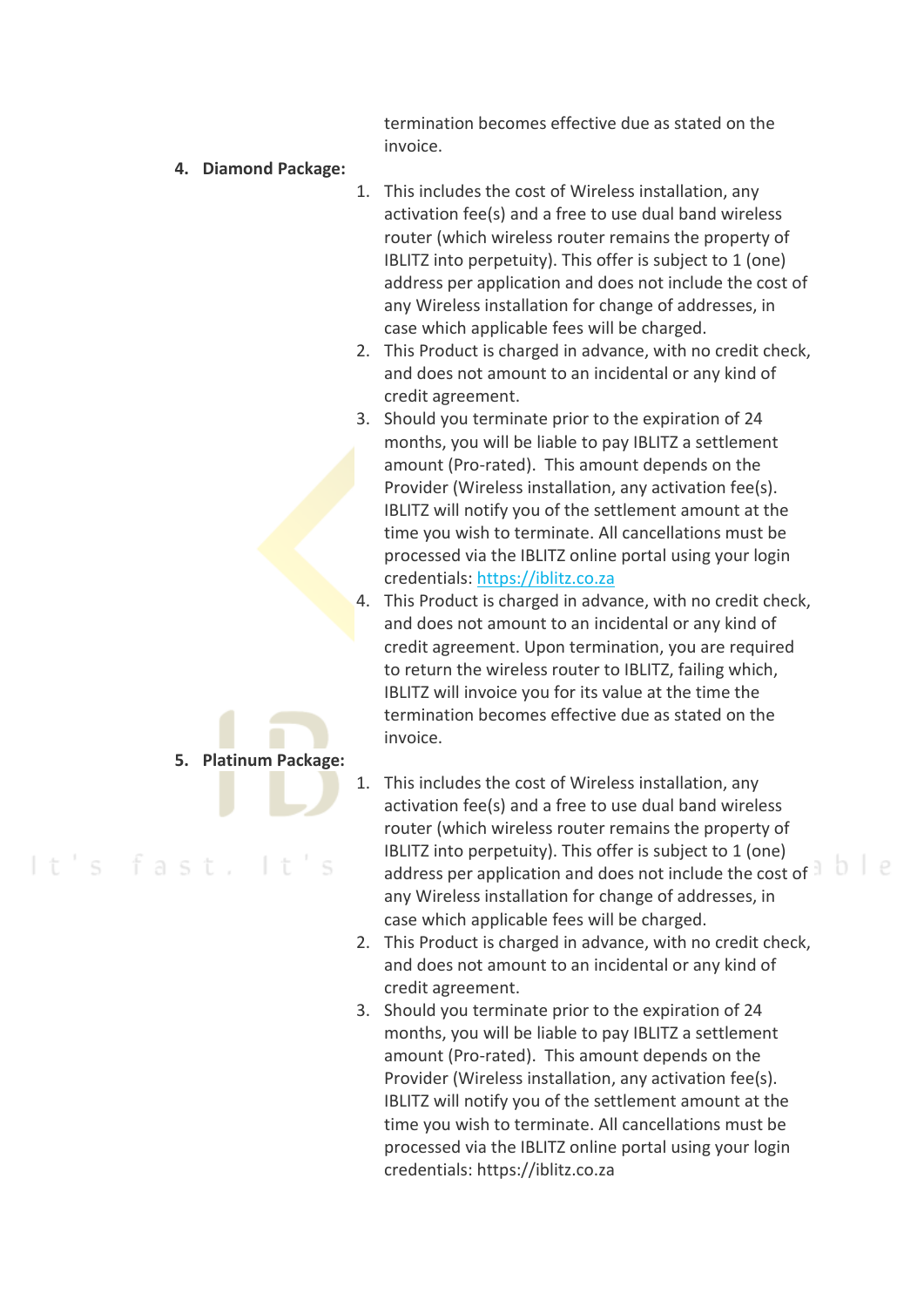4. This Product is charged in advance, with no credit check, and does not amount to an incidental or any kind of credit agreement. Upon termination, you are required to return the wireless router to IBLITZ, failing which, IBLITZ will invoice you for its value at the time the termination becomes effective due as stated on the invoice.

### **6. Titanium Package:**

It's fast. It

- 1. This includes the cost of Wireless installation, any activation fee(s) and a free to use dual band wireless router (which wireless router remains the property of IBLITZ into perpetuity). This offer is subject to 1 (one) address per application and does not include the cost of any Wireless installation for change of addresses, in case which applicable fees will be charged.
- 2. This Product is charged in advance, with no credit check, and does not amount to an incidental or any kind of credit agreement.
- 3. Should you terminate prior to the expiration of 24 months, you will be liable to pay IBLITZ a settlement amount (Pro-rated). This amount depends on the Provider (Wireless installation, any activation fee(s). IBLITZ will notify you of the settlement amount at the time you wish to terminate. All cancellations must be processed via the IBLITZ online portal using your login credentials: [https://iblitz.co.za](https://portal.home-connect.co.za/)
- 4. This Product is charged in advance, with no credit check, and does not amount to an incidental or any kind of credit agreement. Upon termination, you are required to return the wireless router to IBLITZ, failing which, IBLITZ will invoice you for its value at the time the termination becomes effective due as stated on the ahle invoice.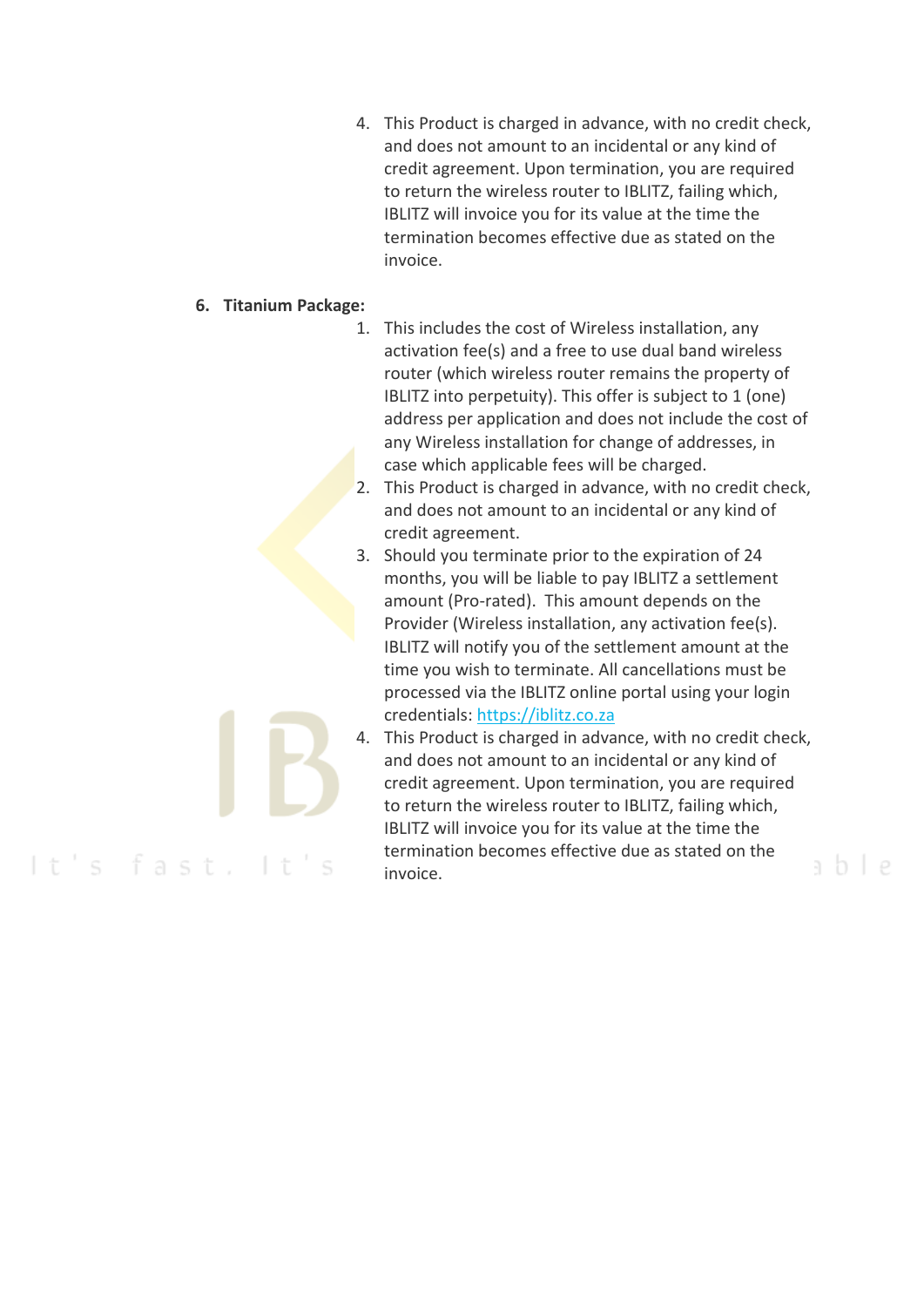### **5. Service Terms**

1.

- 1. Unless specified, IBLITZ will provide you with uncontended, uncapped, unshaped access to the Network via a Wireless circuit ("Access Circuit") and the Service Equipment at a IBLITZ Point of Presence ("PoP").
- 2. Access Circuit: IBLITZ supplies, configures and tests the Access Circuit. Any facilities and extra cabling necessary within the Site are not included in the provision of the Service.
- 3. IBLITZ provides Internet access by transmitting and delivering IP packets between your computer/s connected on the Network and other networks in accordance with its standard business arrangements with Providers of such other networks.
- 4. Throughput Rates and IP Access
	- 1. Access to, and across, the IBLITZ IP Network is at the maximum throughput rates set forth in the Service Order. Maximum throughput rates are not guaranteed.
	- 2. Due to the nature of the Internet, IBLITZ can only control IP throughput rates from the user network interface of the Service Equipment to the point of interconnection between the Network and the Internet.
	- 3. IP throughput rates may also be reduced by IBLITZ in accordance with its Acceptable Use Policy, a copy of which can be provided to you on request or found at [www.iblitz.co.za.](http://www.iblitz.co.za/)
- 5. IP Addresses: IBLITZ will dynamically assign 1\*/29 public IP addresses from IBLITZ allocated blocks obtained from AfriNIC. Any IP address allocated by IBLITZ to you remains the property of IBLITZ and you will have a non-transferable licence to use such addresses for a limited time. The dynamic IP will change on a 24hr basis.
- 6. Monitoring: IBLITZ monitors the health of the Internet connection by collecting SNMP data at the user network interface on the Service Equipment.
- 7. Reporting Service: IBLITZ may provide usage information in the IBLITZ Portal. The content of any usage information will only be visible to authorised users or authorised IBLITZ employees.
- 8. Resale of Service: Resale of the Service is not permitted.
- 9. Accuracy of Your Information: You will provide IBLITZ with accurate and up to date information: (i) when completing the Application; and (ii) when you contact IBLITZ to report a suspected fault and are asked a standard set of structured questions. IBLITZ will not be liable for any loss suffered as a result of your failure to provide accurate information or any relevant facilities, which may lead to a delay in installation or Service repair.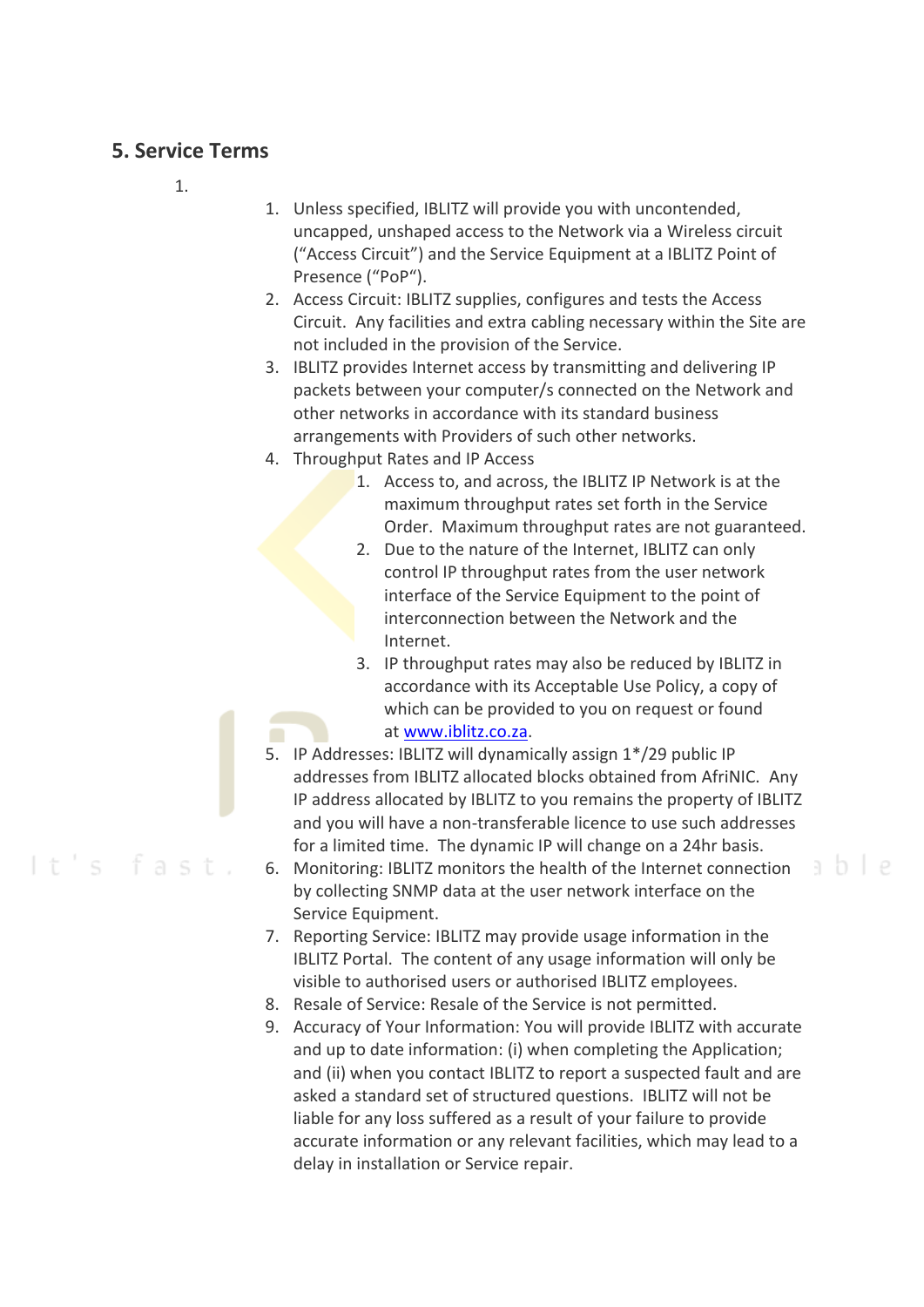- 10. Maintenance: Scheduled maintenance on the IBLITZ Network will be performed during a standard maintenance window during change control windows from 00:00 – 04:00 (UTC +2), as necessary. IBLITZ reserves the right to perform emergency maintenance without prior notice, but will nonetheless endeavour to provide such notice as is reasonably possible in the circumstances.
- 11. Security: You acknowledge that the logical and physical security measures in relation to the Services are your sole responsibility and IBLITZ will not be held liable for any losses arising out of security breaches of the Services.
- 12. Disclaimer: IBLITZ will in no event be liable for lost or interrupted data, messages, packets, or other information transmitted to or from third party networks.

### **6. Service Equipment**

- **1.**
- 1. The Service Equipment will be provisioned with a standard configuration in respect of the ordered Service.
- 2. In the event of failure of the Service Equipment, IBLITZ will repair or replace (at its discretion) the Service Equipment where such failure is covered by the warranty of the original equipment manufacturer. Where the Service Equipment is replaced, you must return the original Service Equipment to IBLITZ.
- 3. You accept liability for any costs incurred by IBLITZ as a result of repair or replacement of Service Equipment where the Service Equipment failure was caused by your use, misuse or changes to the Service Equipment, other than as previously agreed to in writing by IBLITZ.
- 4. You shall be held liable for any damage or loss of any terminal equipment (router/ONT/CPE) the cost of which will be obtained directly from the Wireless operator and billed to you.

# **7. IBLITZ Obligations**

1. In performing its obligations under the Agreement, IBLITZ will at all times exercise the reasonable skill and care of a competent provider of internet-related services.

 $nh$   $p$ 

- 2. IBLITZ will use reasonable endeavours to ensure that each Service will conform to its service terms.
- 3. With respect to the provision of a Service or otherwise, except as expressly set out in the Agreement, all warranties, representations or undertakings, are excluded.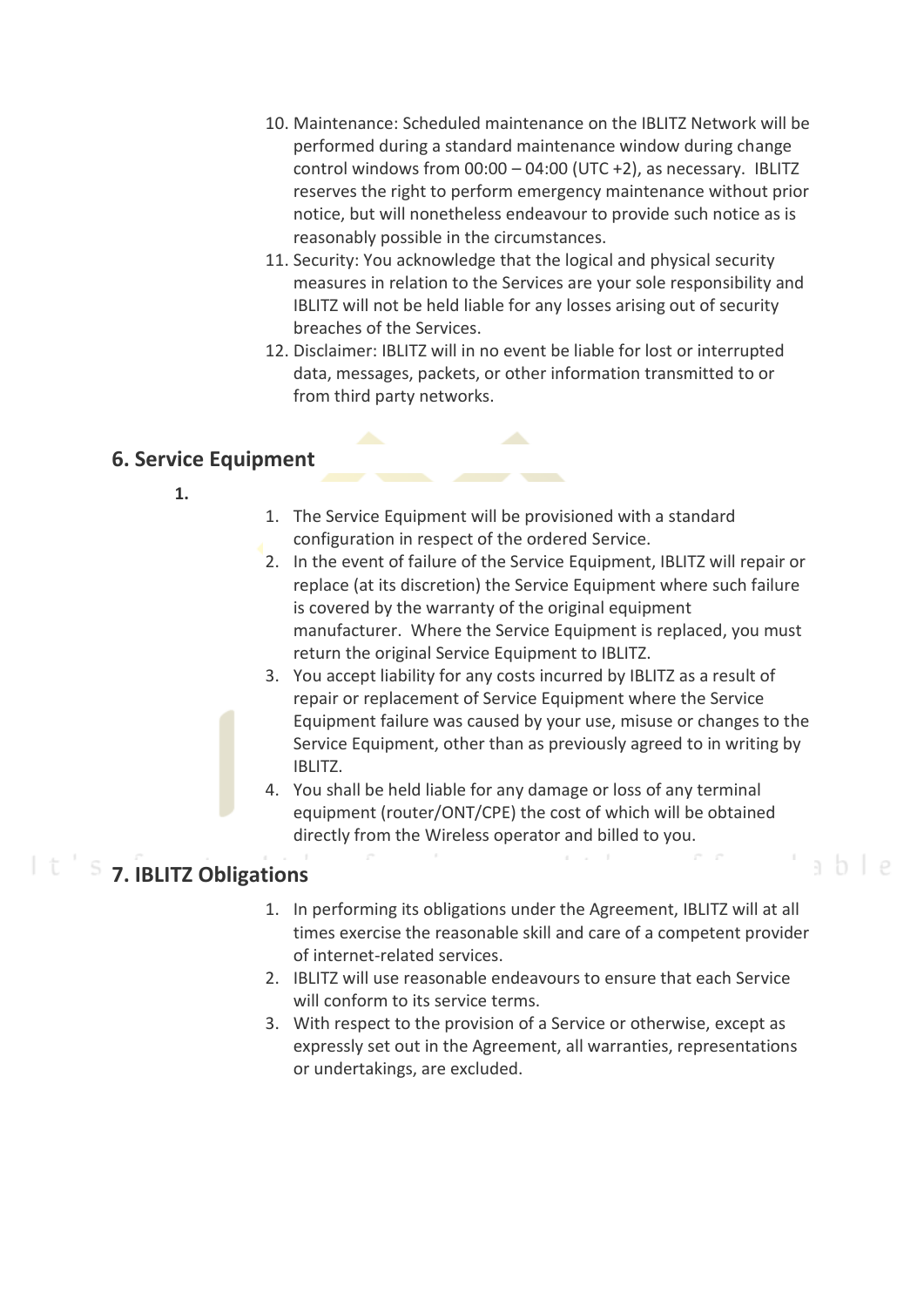### **8. Charges and Payment terms**

It's fast.

- 1. You will pay the Charges to IBLITZ in accordance with this clause.
- 2. Charges will accrue from the Billing Start Date and will be invoiced by IBLITZ for:
	- 1. Call Charges;
	- 2. Once-Off Charges;
	- 3. Rental Charges and/or Monthly Fees monthly in advance. Service(s) provided for part of a month will be charged on a pro-rata basis.
	- 4. Billing start date will commence the day of collection or delivery of the IBLITZ WiFi router and equipment installation.
- 3. Subject to a notice period of 5 Business Days, IBLITZ reserves the right to impose a credit limit on any of its customers as it sees fit.
- 4. Any invoice for Charges will be due on issue of the invoice and must be paid by way of a debit order against the account details provided by you in the Authority and Mandate.
- 5. The initial debit order will be for any Once-Off Charges, pro-rata of your first month plus one Monthly Fee in advance.
- 6. In the event that a debit order is not honoured, interest shall accrue on any overdue invoice from the due date until payment at a rate of 2% per month.
- 7. Where a debit order is returned for whatever reason, you will be charged a R108 penalty. Should the outstanding amount remain unpaid after 7 days from the date of debit order, then IBLITZ will suspend your Services.
- 8. IBLITZ may immediately suspend the supply of Services to you if you commit any act of insolvency.
- 9. If Services are suspended in accordance with clause 8.9, the full outstanding balance becomes due and payable immediately including the cancellation notice period.

10. If overdue amounts are paid in full, Services may be re-activated.

- able 11. If you wish to dispute any invoice or part of an invoice falling due you must deliver a notice in writing to [accounts@iblitz.co.za](mailto:accounts@home-connect.co.za) setting out the nature of the dispute, including: (i) date and number of disputed invoice; (ii) amount in dispute; (iii) reason for dispute; and (iv) supporting documentation, as appropriate.
- 12. Wireless lines that have been suspended for non-payment will be cancelled with the Provider after 30 days, and you shall be notified thereof beforehand. Any reactivation after this 30-day period is at a fee determined by the Wireless network operator.
- 13. In the event of any non-payment in excess of 30 days, in addition to negatively listing your details with any credit bureau, IBLITZ may submit such overdue amount for collection. Any and all costs incurred as such will be for your account.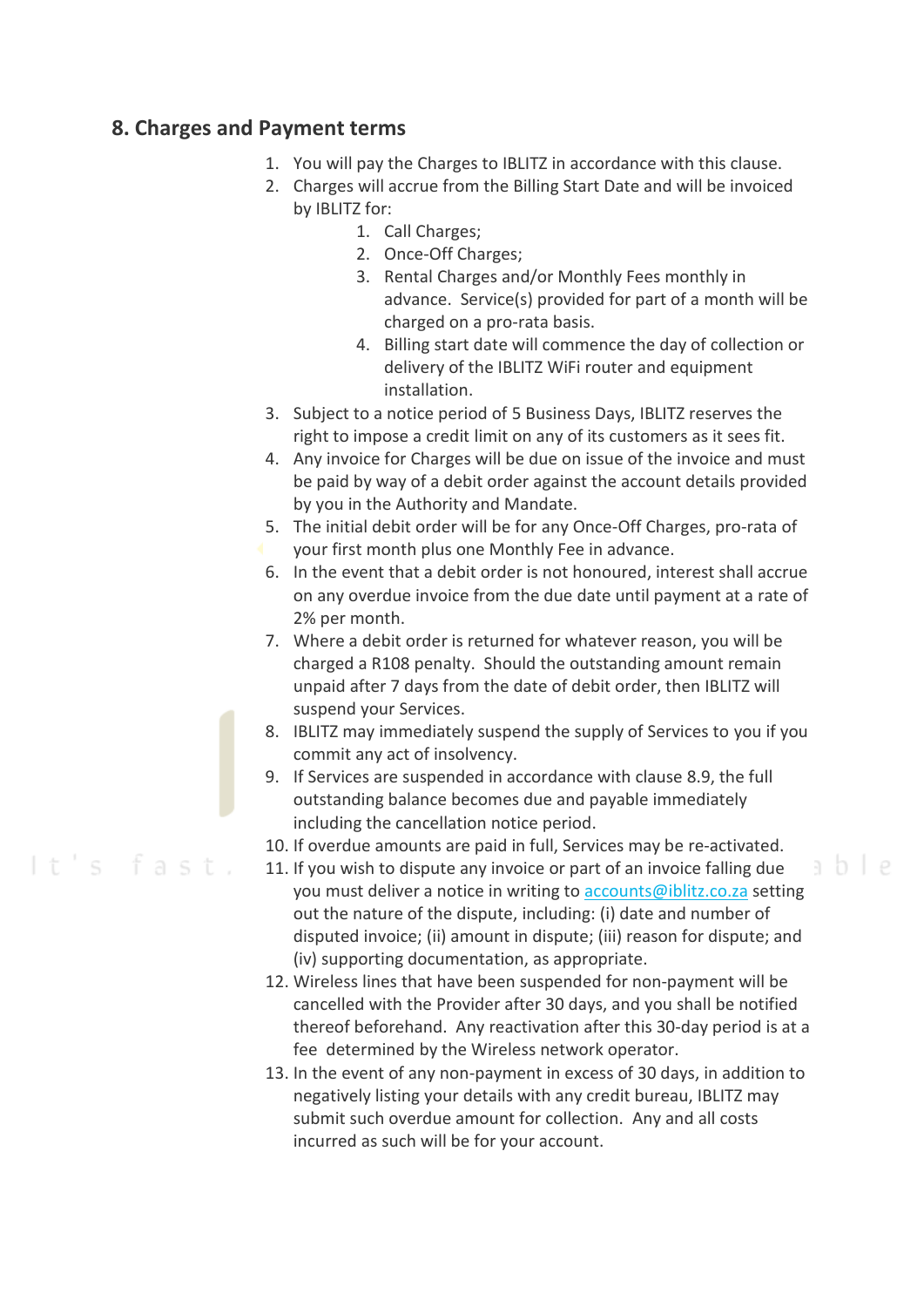### **9. Your Obligations**

- **1. You will provide IBLITZ with such facilities and information as IBLITZ may reasonably require to enable it to perform its obligations or exercise its rights under the Agreement.**
- **2. You warrant and undertake that you will:**
	- **1. use the Service Equipment only for the purpose of receiving the Service;**
	- **2. not move, modify, relocate or in any way interfere with the Service Equipment;**
	- **3. insure and keep insured all Service Equipment installed at the Customer Site against theft and damage;**
	- **4. not create or allow any charges, liens, pledges or other encumbrances to be created over the Service Equipment;**
	- **5. upon termination of a Service, return the Free-to-Use Home-Connect router (being the equipment) belonging to IBLITZ in terms of the Agreement to IBLITZ.**

### **10. Service Suspension**

 $\pm$   $\sim$ 

- 1. At its sole discretion and without prejudice to any right which it might have to terminate a Service and/or this Agreement, IBLITZ may elect to immediately suspend the provision of a Service (or part thereof) if it:
	- 1. has reasonable grounds to consider it is entitled to terminate the Service and/or this Agreement for reasons set out in clause 11;
	- 2. is obliged to comply with an order, instruction or request of a court, government agency, emergency service or other administrative or regulatory authority;
	- 3. needs to carry out Emergency Works to the Network or Service Equipment;
	- 4. has reasonable grounds to consider that the Service is being used fraudulently or illegally or in violation of its Acceptable and/or Fair Use Policies;
- 2. If IBLITZ exercises its right to suspend the Service (or part thereof) pursuant to 10.2 or 10.3 it will, whenever reasonably practicable, give prior notice of such suspension to you, setting out the reasons for the suspension and the expected duration. IBLITZ will use all reasonable endeavours to resume the Service as soon as is practically possible.
- 3. If the Service (or part thereof) is suspended as a consequence of your breach, fault, act or omission, you shall pay to IBLITZ all reasonable costs and expenses incurred by the implementation of such suspension and/or recommencement of the provision of the Service.
- 4. IBLITZ will not be liable for any loss, damage or inconvenience suffered by you as a result of any suspension made pursuant to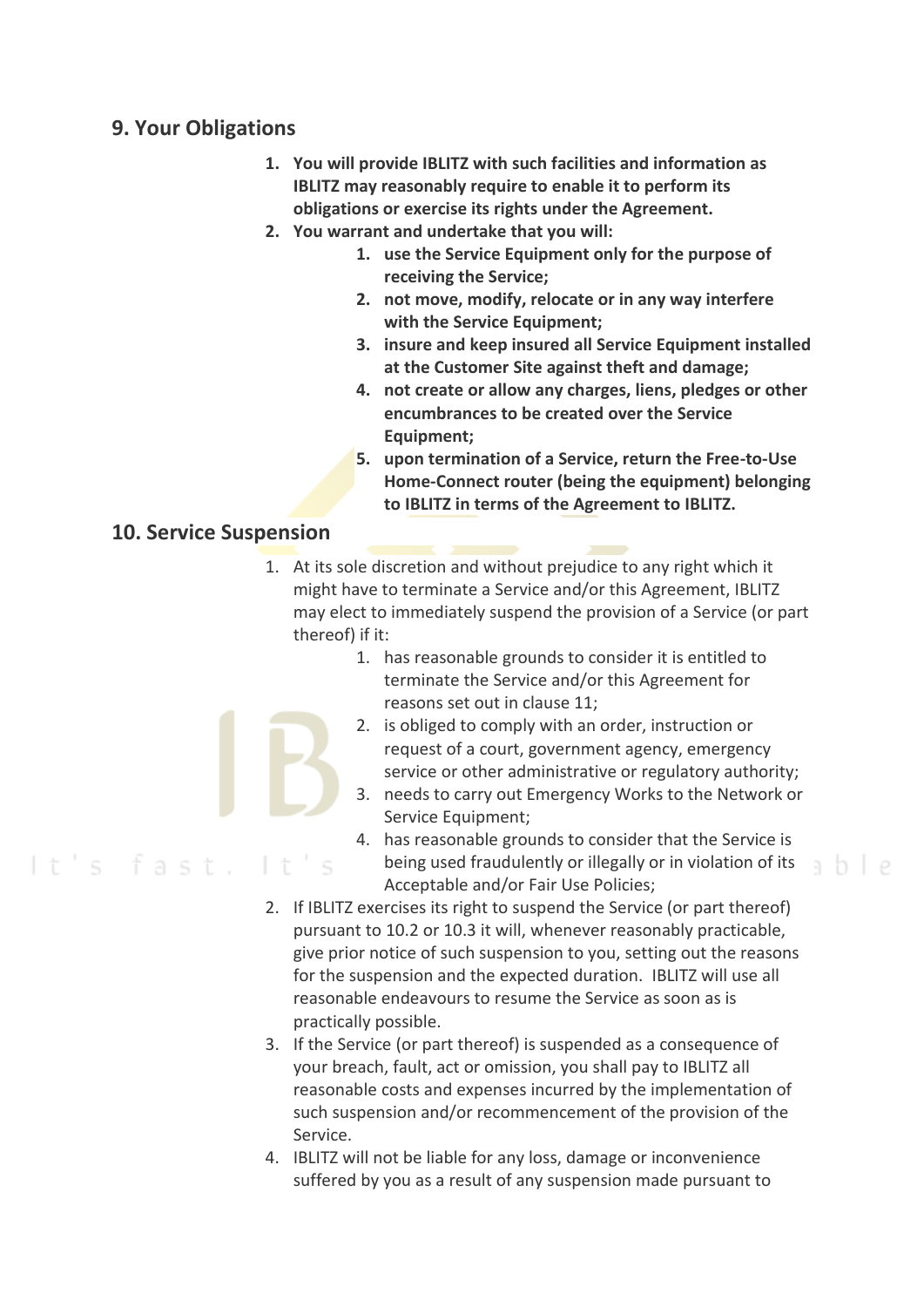clause 10, except to the extent that such suspension is made pursuant to clause 10.3 and for reasons which are solely and directly attributable to the negligence of IBLITZ and then only to the maximum amount of Charges that would otherwise have been charged for the duration of the suspension.

### **11. Term and Termination**

It's fast.

- 1. These General and Terms take effect in respect of each Service, from the Effective Date of each Service Order.
- 2. To downgrade any Service package (changing your existing package to a lower-cost package), you must provide notice to this effectof 1 Full calendar month , otherwise you will be charged the existing package.
- 3. Either Party may terminate the Agreement (or the relevant Service Order):
	- 1. You may terminate the Service Order at any time by giving IBLITZ 1 FULL calendar month's notice (not 30 days). All cancellations must be processed via the IBLITZ contact email[: contact@iblitz.co.za.](mailto:contact@iblitz.co.za) Our Operations team will process your request and will email you confirmation of the cancellation acceptance
	- 2. immediately by notice if the other Party has committed a material breach which is incapable of remedy;
	- 3. immediately by notice if the other Party has committed a material breach capable of remedy, but which it fails to remedy within 5 Business Days of having been notified of such breach; or
	- 4. immediately by notice if, in relation to that Service, a Force Majeure Event subsists for a continuous period exceeding 2 months.

ahle

- 4. IBLITZ may terminate the Agreement (or a specific Service Order) immediately by notice if the Service provided for home/personal use and it is being utilised for other or business purposes.
- 5. Certain Services, like IBLITZ's unlimited voice offering, are solely for personal use and usage for any other purpose would place you in material breach of the Agreement, and IBLITZ reserves its right to immediately cancel the Agreement, suspend Services and have recourse to remedies for breach.
- 6. If IBLITZ has reasonable grounds to believe that there has been a violation of its Acceptable and/or Fair Use Policies, IBLITZ may notify you and require you to remedy the violation; in the event of an incident involving a violation of public law or regulation or an imminent threat to the Network, immediately; or in all other cases, within 48 hours. If you fail to notify IBLITZ that such a remedy has been effected in accordance with this clause or if IBLITZ reasonably determines that the violation is continuing or is likely to occur again,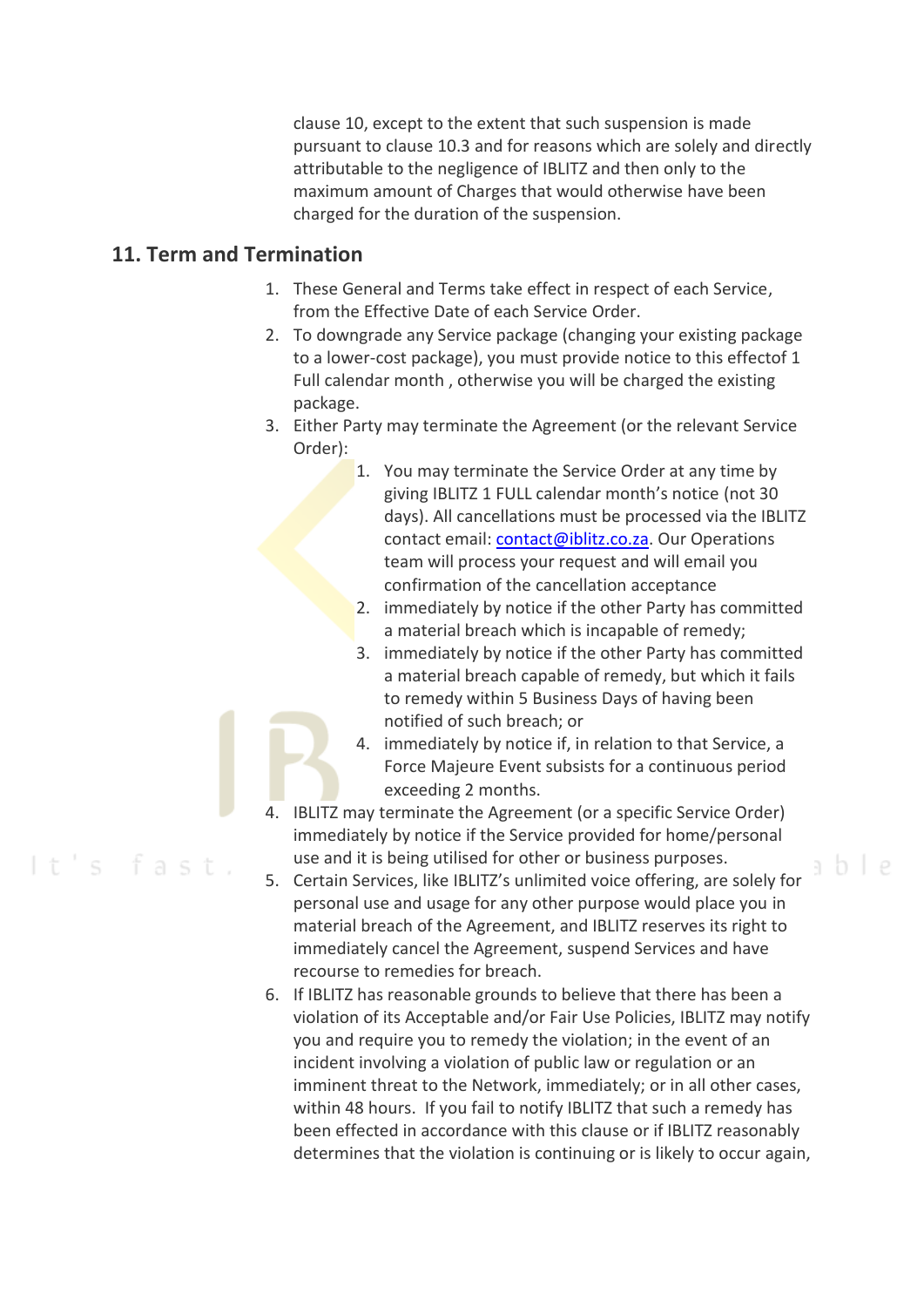IBLITZ may terminate this Agreement (or relevant Service) immediately upon notice to you.

- 7. IBLITZ may terminate the Agreement (or the relevant Service Order) without notice if you fail to make any payment within 30 days of the amount becoming due.
- 8. Upon termination of the Agreement any accrued Charges not yet invoiced will become due and payable immediately on receipt of an invoice.
- **9.** If the service order is cancelled by the CUSTOMER before the Wireless line is installed, then the customer will be liable for installation charges if work has been carried out by the fiber Provider and or contractor.

### **12. Liability**

- 1. You agree that our entire liability, and your exclusive remedy, with respect to any Service(s) provided under the Agreement is solely limited to the amount paid for such Service(s).
- 2. IBLITZ and our contractors will not be liable for any direct, indirect, incidental, special or consequential damages resulting from the use or inability to use any of the Services or for the cost of procurement of substitute services.
- 3. IBLITZ is unable to exercise editorial or other control over any content placed on or accessible through your use of the Services and IBLITZ will have no liability as to the quality, content or accuracy of information received through or as a result of the use of the Services.

 $a b e$ 

## **13. Force Majeure**

Notwithstanding anything herein to the contrary, neither Party shall be liable to the other for any delay, failure in performance of any part of this Agreement (other than for payment obligations as set out herein) or damages suffered to the extent that such delay or failure is attributable to a Force Majeure Event.

 $\sim$ 

**CO** 

## **14. Intellectual Property**

You acknowledge that any and all patents, registered and unregistered designs, copyrights, trademarks and all other intellectual property rights whatsoever and wherever enforceable, which are used in connection with the Service and/or Service Equipment, will remain the sole property of IBLITZ, its contractors or suppliers.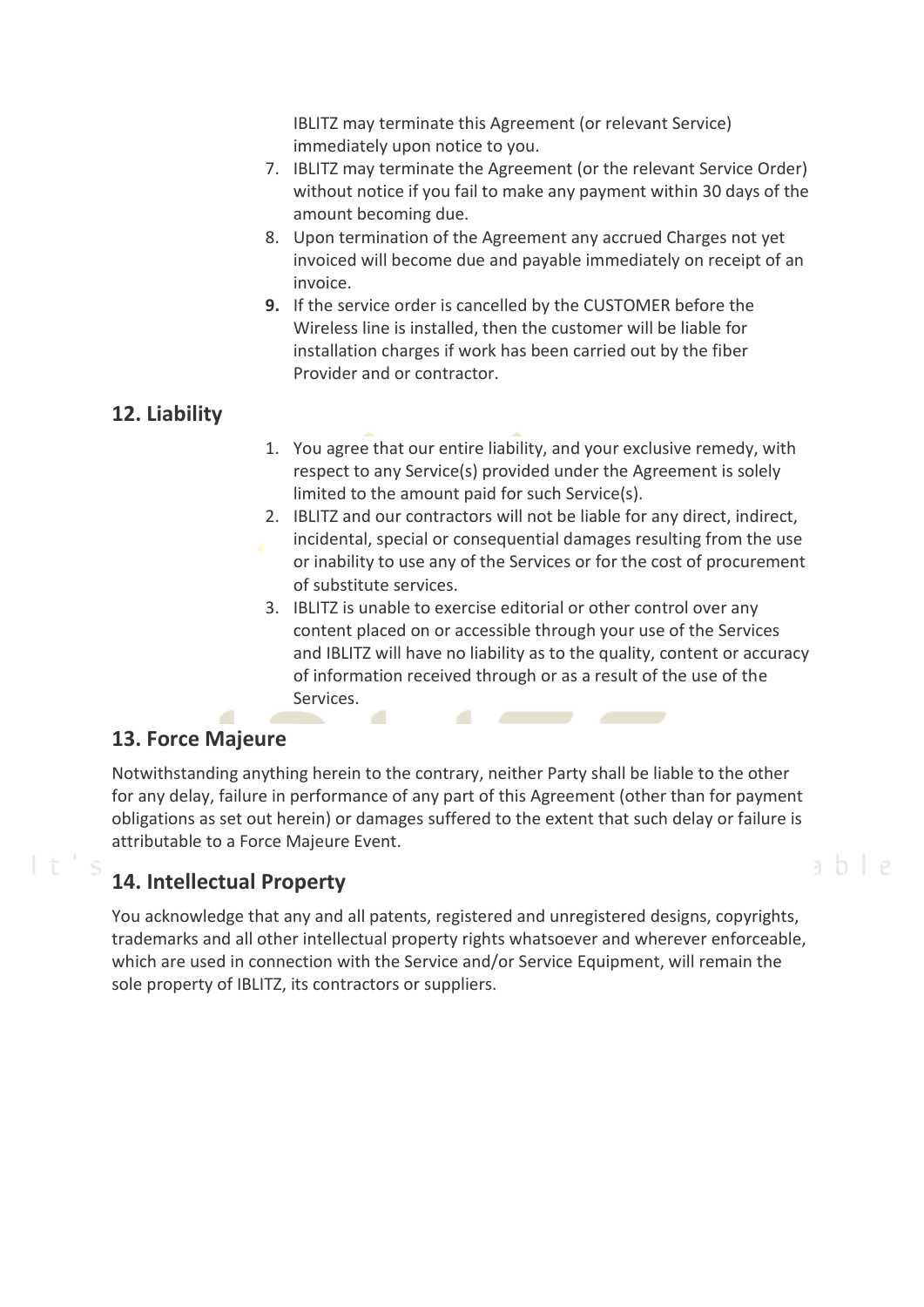### **15. Customer Data and Privacy**

- 1. You acknowledge that IBLITZ and our respective subcontractors will, by virtue of the provision of Services, come into possession of Customer Data.
- 2. IBLITZ has implemented and maintains appropriate technical and organisational measures to protect Customer Data against accidental or unlawful destruction or accidental loss, alteration, unauthorised disclosure or access and against other unlawful forms of processing.
- 3. IBLITZ and its respective subcontractors may use or process Customer Data:
	- 1. in connection with the provision of Services;
		- 2. to incorporate Customer Data into databases controlled by IBLITZ for the purpose of administration, provisioning, billing and reconciliation, verification of Customer identity and solvency, maintenance, support and product development, fraud detection and prevention, sales, revenue and customer analysis and reporting, market and customer-use analysis, and
		- 3. to communicate to you by voice, letter, fax or email regarding products and services of IBLITZ.
- 4. You may withdraw consent for the use, processing or transfer of Customer Data as set out above by sending a written notice to IBLITZ to such effect, unless it is required to (i) provision, manage account and bill for the Services; (ii) carry out fraud detection; or (iii) comply with any statutory obligation, regulatory requirement or court or other public authority order. **College**

## **17. General**

- 1. No Waiver: Failure or delay by either Party to exercise or enforce any right or benefit conferred by the Agreement shall not be deemed to be a waiver of any such right or benefit nor operate so as to bar the exercise or enforcement thereof or of any other right or benefit on any later occasion.
- 2. Variation: This Agreement (or any part thereof) shall be modified only by the written agreement of the Parties.
- 3. Entire Agreement: The Agreement (being these General Terms and all terms under active Service Order Forms) sets out the entire agreement between IBLITZ and you, superseding all prior or contemporaneous representations, agreements or understandings concerning the subject matter addressed herein.
- 4. Survival: Termination of this Agreement shall not affect a clause that necessarily or by its context requires survival of these General Terms.